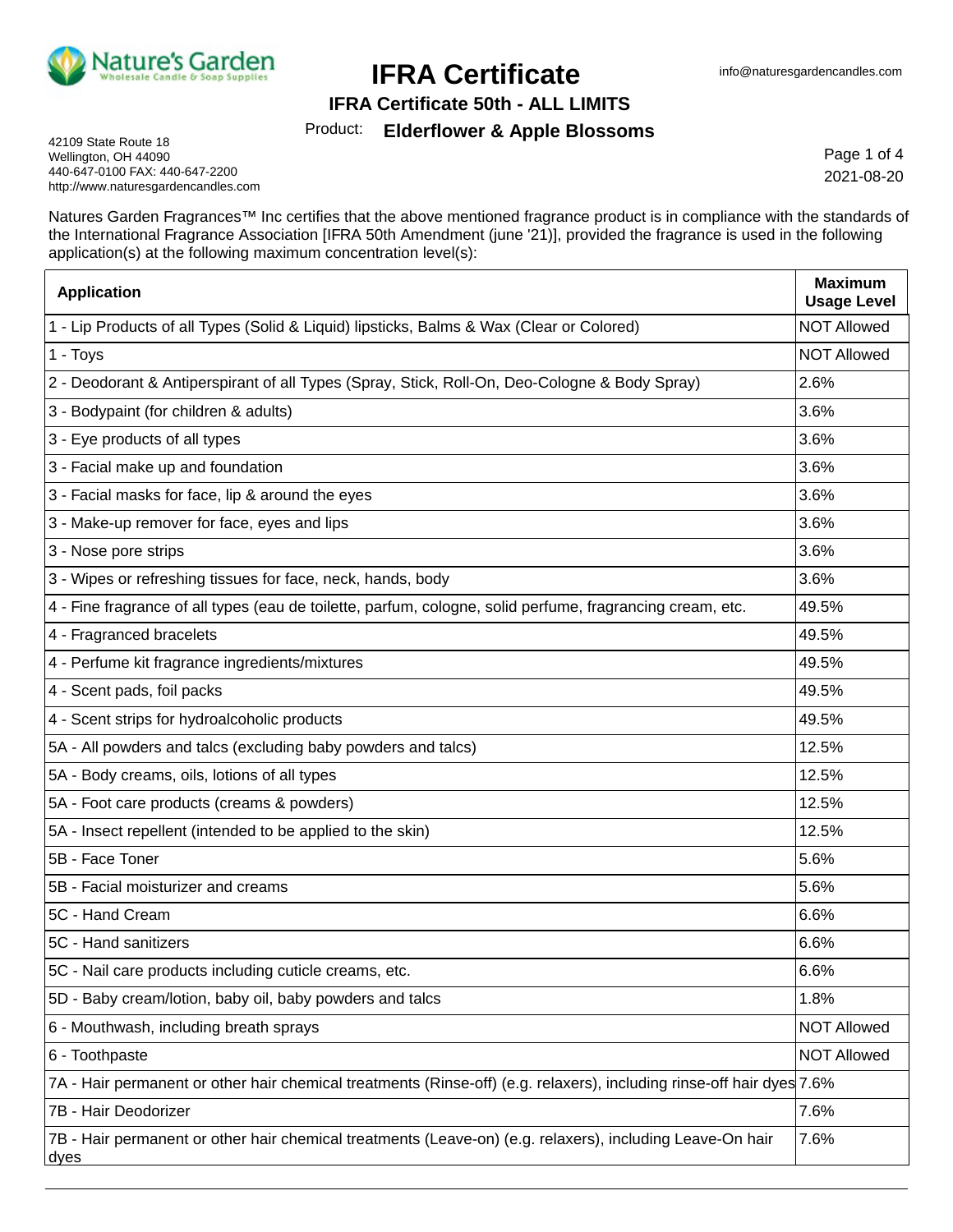

### **IFRA Certificate 50th - ALL LIMITS**

### Product: **Elderflower & Apple Blossoms**

42109 State Route 18 Wellington, OH 44090 440-647-0100 FAX: 440-647-2200 http://www.naturesgardencandles.com

Page 2 of 4 2021-08-20

| <b>Application</b>                                                                                                                             | <b>Maximum</b><br><b>Usage Level</b> |
|------------------------------------------------------------------------------------------------------------------------------------------------|--------------------------------------|
| 7B - Hair sprays of all types (pumps, aerosol sprays, etc.)                                                                                    | 7.6%                                 |
| 7B - Hair styling aids Non-Sprays (mousse, gels, leave in conditioners)                                                                        | 7.6%                                 |
| 7B - Shampoo - Dry (waterless shampoo)                                                                                                         | 7.6%                                 |
| 8 - Baby Wipes                                                                                                                                 | 1.8%                                 |
| 8 - Intimate wipes                                                                                                                             | 1.8%                                 |
| 8 - Tampons                                                                                                                                    | 1.8%                                 |
| 8 - Toilet Paper (wet)                                                                                                                         | 1.8%                                 |
| 9 - All depilatories (including facial) and waxes for mechanical hair removal                                                                  | 18.0%                                |
| 9 - Baby wash, bath, shampoo                                                                                                                   | 18.0%                                |
| 9 - Bar Soap                                                                                                                                   | 18.0%                                |
| 9 - Bath gels, foams, mousses, salts, oils and other products added to bathwater                                                               | 18.0%                                |
| 9 - Body washes and shower gels of all types                                                                                                   | 18.0%                                |
| 9 - Cleanser for face, eyes and lips                                                                                                           | 18.0%                                |
| 9 - Conditioner (rinse-off)                                                                                                                    | 18.0%                                |
| 9 - Foot care products (feet are placed in a bath for soaking)                                                                                 | 18.0%                                |
| 9 - Liquid soap                                                                                                                                | 18.0%                                |
| 9 - Shampoo of all type                                                                                                                        | 18.0%                                |
| 9 - Shampoos for pets                                                                                                                          | 18.0%                                |
| 9 - Shaving creams of all types (stick, gels, foams, etc.)                                                                                     | 18.0%                                |
| 10A - Dry cleaning kits                                                                                                                        | 18.0%                                |
| 10A - Fabric softeners of all types including fabric softener sheets                                                                           | 18.0%                                |
| 10A - Floor wax                                                                                                                                | 18.0%                                |
| 10A - Fragranced oil for lamp ring, reed diffusers, pot-pourri, etc.                                                                           | 18.0%                                |
| 10A - Hand dishwashing detergent (including concentrates)                                                                                      | 18.0%                                |
| 10A - Hand wash laundry detergent (including concentrates)                                                                                     | 18.0%                                |
| 10A - Hard surface cleaners of all types (bathroom and kitchen cleansers, furniture polish, etc.)                                              | 18.0%                                |
| 10A - Household cleaning products, leather cleaning wipes, stain removers, fabric enhancing sprays,                                            | 18.0%                                |
| 10A - Household cleaning products, other types including fabric cleaners, soft surface cleaners, carpet<br>cleaners, furniture polishes sprays | 18.0%                                |
| 10A - Household cleaning products, treatment products for textiles (starch sprays, fabric treated with<br>fragrances after wash, deodorizers)  | 18.0%                                |
| 10A - Laundry pre-treatment of all types (e.g. paste, sprays, sticks)                                                                          | 18.0%                                |
| 10A - Machine laundry detergents with skin contact (e.g. liquids, powders) including concentrates                                              | 18.0%                                |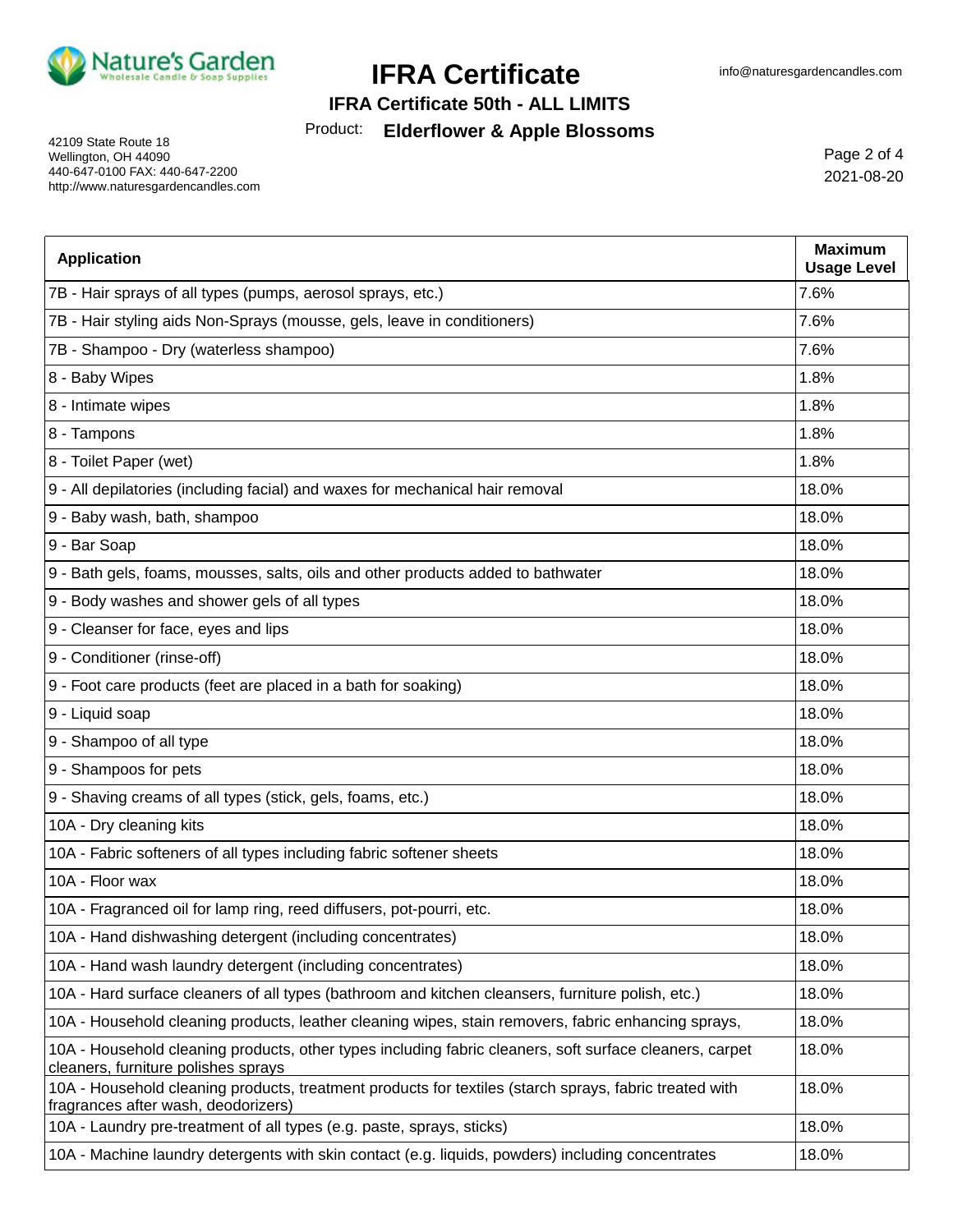

### **IFRA Certificate 50th - ALL LIMITS**

### Product: **Elderflower & Apple Blossoms**

42109 State Route 18 Wellington, OH 44090 440-647-0100 FAX: 440-647-2200 http://www.naturesgardencandles.com

Page 3 of 4 2021-08-20

| <b>Application</b>                                                                                                                  | <b>Maximum</b><br><b>Usage Level</b> |
|-------------------------------------------------------------------------------------------------------------------------------------|--------------------------------------|
| 10A - Odored distilled water (that can be added to steam irons)                                                                     | 18.0%                                |
| 10A - Toilet seat wipes                                                                                                             | 18.0%                                |
| 10B - Aerosol/spray insecticides                                                                                                    | 40.0%                                |
| 10B - Air freshener sprays, including aerosol and pump                                                                              | 40.0%                                |
| 10B - Sprays (of all types) applied to animals                                                                                      | 40.0%                                |
| 11A - Adult incontinence pant, pad                                                                                                  | 1.8%                                 |
| 11A - Diapers (baby & adult)                                                                                                        | 1.8%                                 |
| 11A - Feminine hygiene conventional pads, liners, interlabial pads                                                                  | 1.8%                                 |
| 11A - Toilet paper (dry)                                                                                                            | 1.8%                                 |
| 11B - Facial masks (paper/protective) e.g. surgical masks not used as medical device                                                | 1.8%                                 |
| 11B - facial tissues (dry tissues)                                                                                                  | 1.8%                                 |
| 11B - Fertilizers, Solid (pellet or powder)                                                                                         | 1.8%                                 |
| 11B - Napkins                                                                                                                       | 1.8%                                 |
| 11B - Paper towels                                                                                                                  | 1.8%                                 |
| 11B - Scented socks, gloves                                                                                                         | 1.8%                                 |
| 11B - Tights with moisturizers                                                                                                      | 1.8%                                 |
| 11B - Wheat bags                                                                                                                    | 1.8%                                 |
| 12 - Air delivery systems                                                                                                           | No Restriction                       |
| 12 - Air fresheners and fragrancing of all types (Concentrated Aerosol metered doses, plug-ins, closed<br>systems, solid substrate) | No Restriction                       |
| 12 - Air fresheners and fragrancing of all types (incense, liquid refills (Cartridge), air freshening crystals)                     | No Restriction                       |
| 12 - Air fresheners and fragrancing of all types (membrane delivery, electical, powders, fragrancing sachets) No Restriction        |                                      |
| 12 - Candles of all types (including encased)                                                                                       | No Restriction                       |
| 12 - Cat litter                                                                                                                     | No Restriction                       |
| 12 - Cell phone cases                                                                                                               | No Restriction                       |
| 12 - Deodorizers/maskers not intended for skin contact (e.g. fabric drying machine deodorizers, carpet<br>powders)                  | No Restriction                       |
| 12 - Dishwash detergent and deodorizers - for Machine Wash                                                                          | No Restriction                       |
| 12 - Fuels                                                                                                                          | No Restriction                       |
| 12 - Insecticides (e.g. mosquito coil, paper, electrical, for clothing) excluding aerosols/sprays                                   | No Restriction                       |
| 12 - Joss sticks or incense sticks                                                                                                  | No Restriction                       |
| 12 - Laundry detergents with minimal skin contact (e.g. liquid tabs, pods)                                                          | No Restriction                       |
| 12 - Olfactive Board Games                                                                                                          | No Restriction                       |